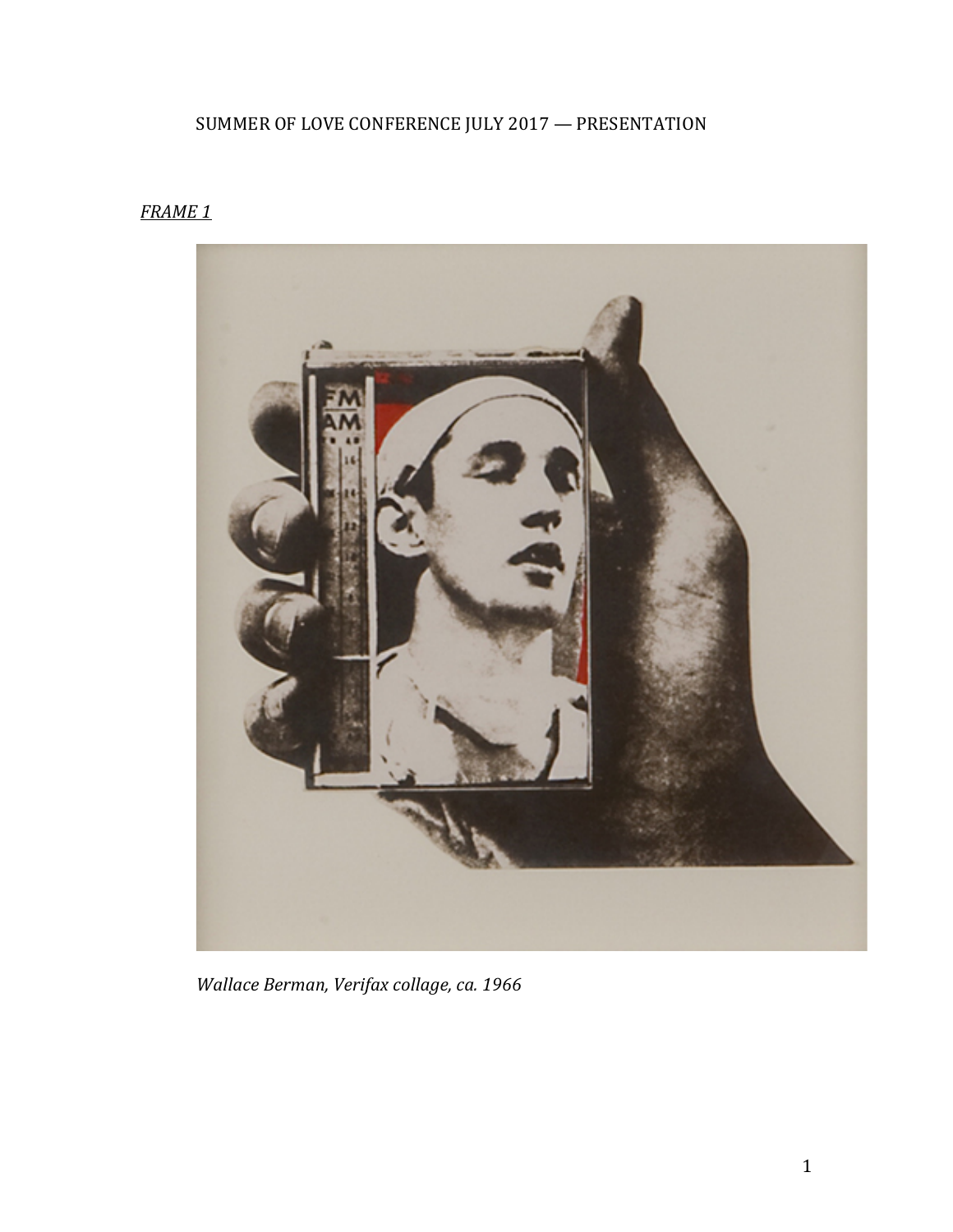Two keywords guiding this conference are "counterculture" and "community." Both terms were used throughout the 1960s to proclaim the emergence of a revolutionary consciousness to replace consumerism, militarism, bureaucratic rationality, sexual repression, racism, exploitation of the environment, and so forth. How that transformation occurred remained unspecified. Radical change started inside each person. Personal transformation led to new types of behavior and new priorities that then reshaped social and political life. This vision of counterculture appealed to many ambitious artists and writers, as well as other cultural workers, for what they did was central to the imagined cultural revolution.

The word *counterculture* leads me to Antonio Gramsci. I have no idea if Gramsci influenced the articulation of the counterculture in the 1950s and 1960s. Not impossible, not even improbable given extensive interactions between Americans in the bohemian/beat subculture with cultural figures from the European New Left. Still, even if there had been absolutely no Gramscian connection, Gramsci's ideas are helpful in understand post-World War II cultural movements in the United States. Building a counterculture, per Gramsci, is vital for any revolutionary movement, which must create spaces where revolutionary subjects step forward in a process of reimagining humanity, society, and the cosmos, independently of the hegemonic ruling establishment that the revolution must destroy. Every successful revolution requires autonomous institutions for expressing ideas and for trying out new ways of thinking. As these institutions grow, they foster talent. New cultural leaders emerge; some move into dominant institutions and use them to publicize countercultural values. In California, we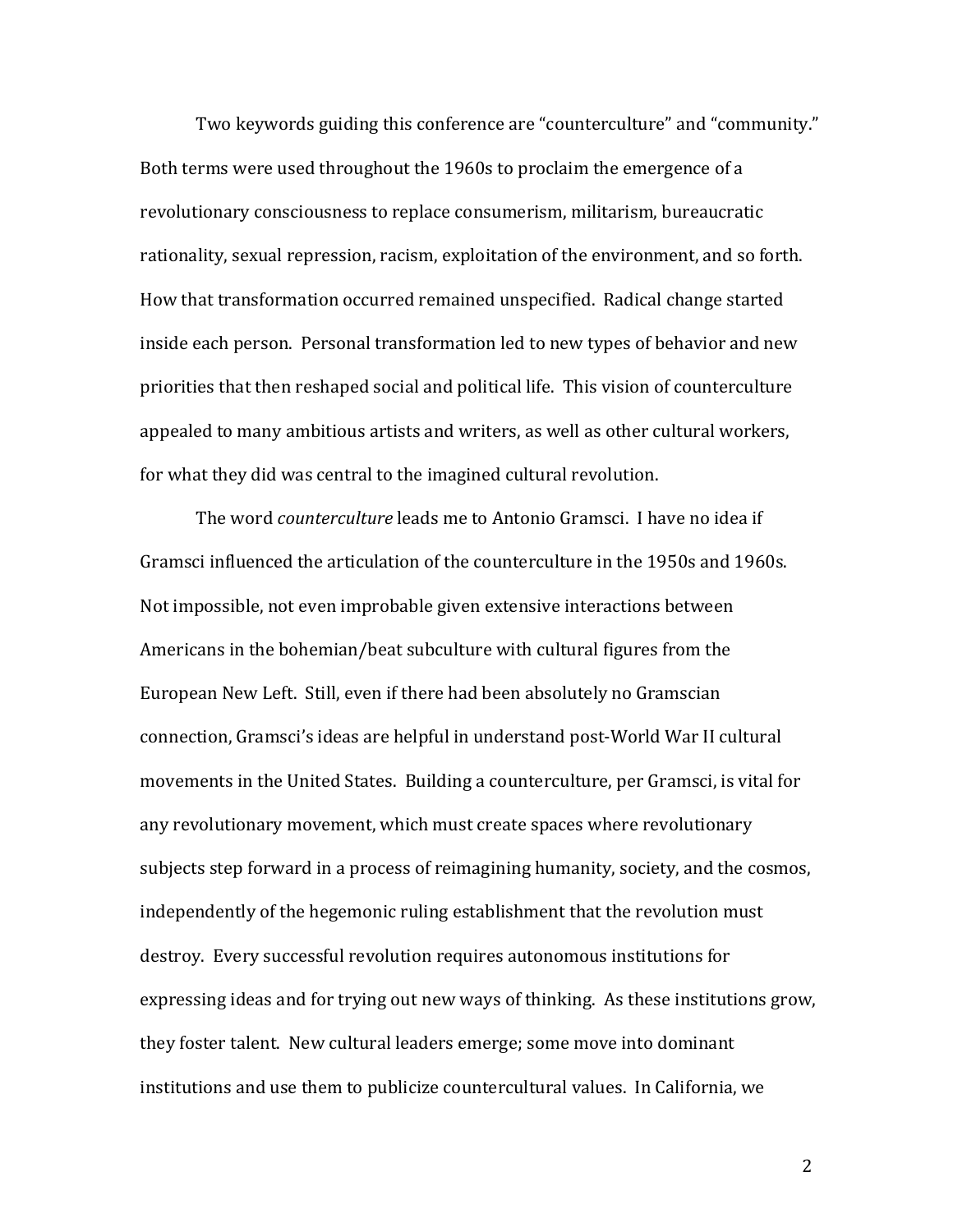might be talking about a range of organizations like the California Labor School, or People's Songs, or Pacific Radio, or the Mattachine Society, all specifically working to change consciousness. We could also be talking about the California School of Fine Arts, the San Francisco Poetry Center, or Canyon Cinemathèque, focused specifically on promotion of culture but in each case operated by people embracing a countercultural vision of the arts. We might also be talking about entrepreneurial activities like music clubs or regular festivals for folk music or jazz, as well as underground newspapers. Some organizations were ephemeral and might be considered tactical expressions of counterculture. Others were more strategically placed and enjoy the respect of society at large. Following Gramsci's model: movement intellectuals formed in the ad hoc organizations that the counterculture initially creates move into established cultural institutions, including Hollywood, mainstream publishing, and the commercial music business. The movement of the counterculture into cultural institutions that turned the interests of ruling elites into self-evident common sense was an important signal of the transition of the revolutionary movement from guerrilla to positional combat, turning established institutions into instruments of popular struggle. One of the ways it might do that is publicize a place like San Francisco as "liberated" space and tell the youth of the world that they want to come here and join a focal point for the expression of resistance.

[In Gramsci, there is an implicit tension between the one institution that binds them all, the revolutionary party, and other organizations formed to express and direct different aspects of popular will, ideally towards a common goal. Given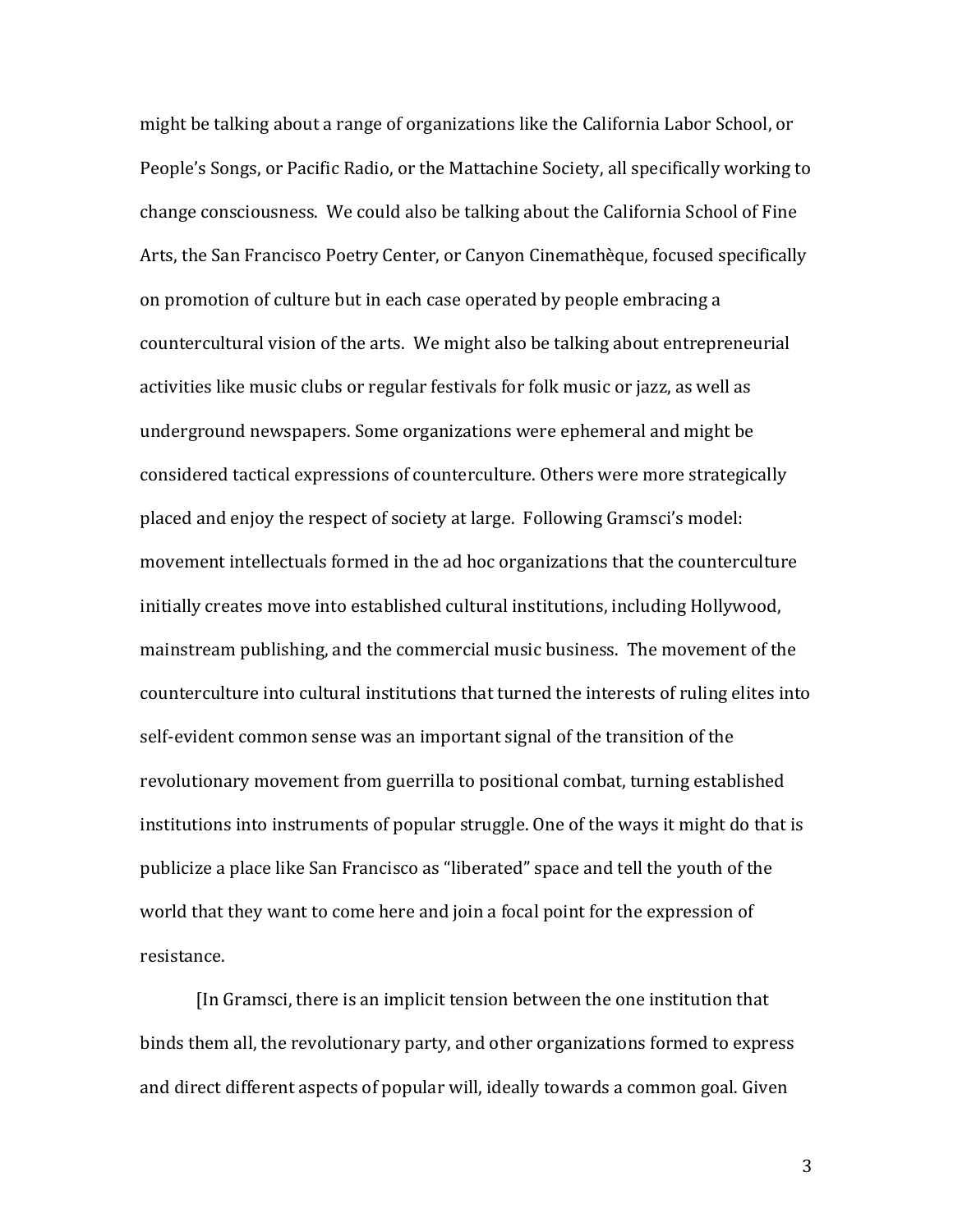McCarthyism and the splintering of the left in the United States after 1945, that was not a problem in California in the 1960s. Lacking a revolutionary party, the counterculture became all about creating "community." Underneath that wispy, aspirational word lies a need for institutions and organizations that let everyone see "community" in action.]

### *FRAME 2*



*Allen Ginsberg and friends, Berkeley 1956*

While California was, like the most of the United States in the  $20<sup>th</sup>$  century, an institution-rich society, there were only a handful of established cultural institutions, most were small and doing their work with limited funding. The solution for young artistic talent was: create your own space!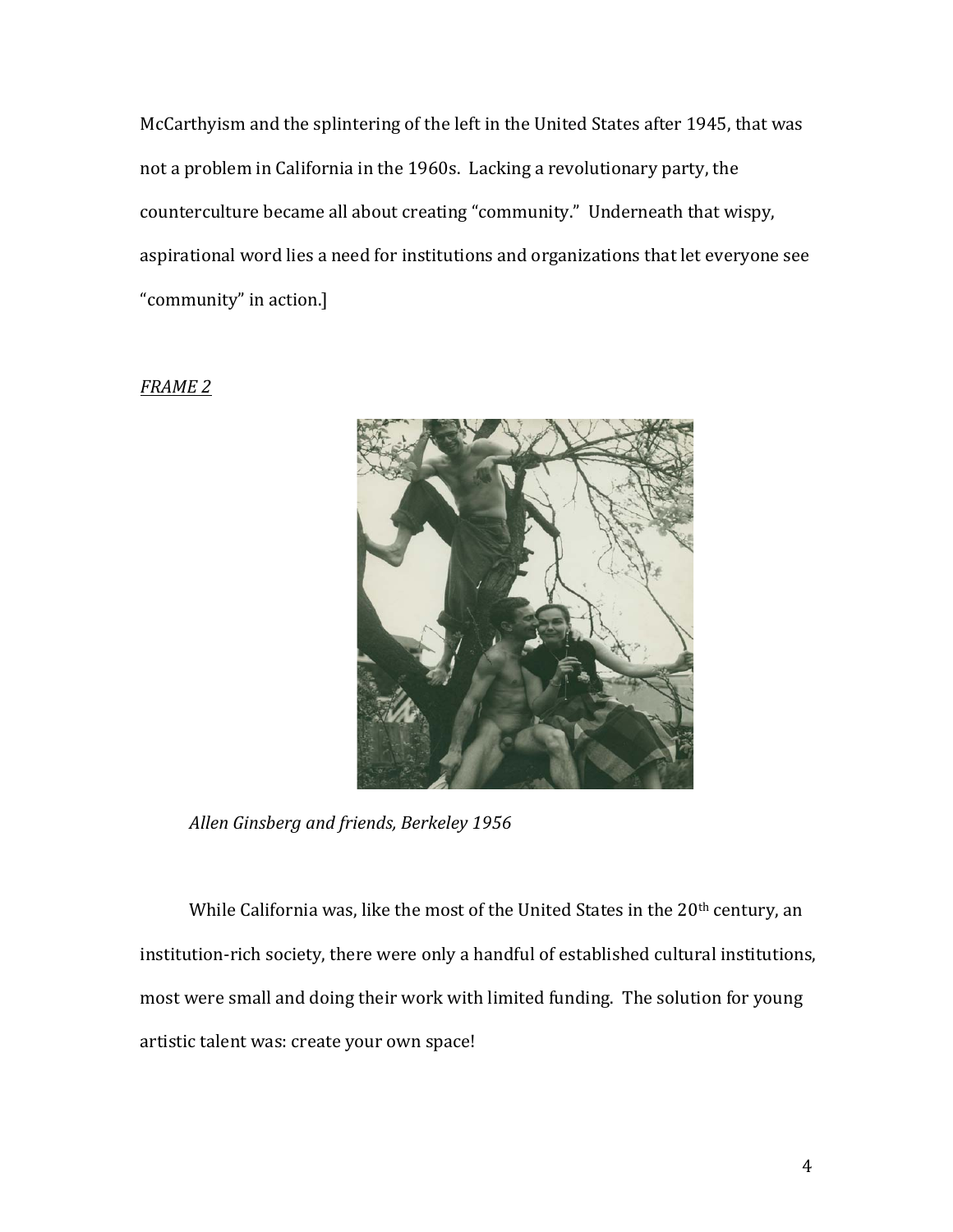In the Bay Area, the largest arts coop was probably the Six Gallery, founded in 1953 by five artists, all Korea War veterans using their GI Bill benefits to study at the California School of Fine Arts, and one poet, their humanities teacher at the school. The students wanted a place for showing off what they could do without it being automatically labeled "student work." The poet, Jack Spicer, wanted a space that the poet professors in the major regional universities did not control. All six believed in "creative process" as inherent to humanity's problem-solving abilities. They wanted a space that was not defined by a professional segmentation of the arts into literature, visual arts, and performing arts. The Six Gallery was a membership group for anybody interested in creative expression. For \$2 a month, you earned the right to show your work, whatever medium or format it was. The Six Gallery was first and foremost a social space. Exhibitions, readings, performances, screenings culminated in large, wild parties that themselves expressed the transcendent, ecstatic relation to existence that Six Gallery members prized.

Perhaps the single most famous event at the Six Gallery, though it was in no way isolated or singular, took place the evening of October 7, 1955, when Allen Ginsberg gave the first public reading of "Howl." Ginsberg was twenty-nine. He had recently left New York to follow Neal Cassady, the first intense love of his life, westward to California. That relationship ended disastrously, but Ginsberg stayed in San Francisco and found a job as a copywriter in an advertising-marketing firm. He joined the growing community of young artists and poets who had migrated to San Francisco from all over the nation—and indeed the world. Their explorations, creative, sexual, and spiritual, convinced them that San Francisco was a "power"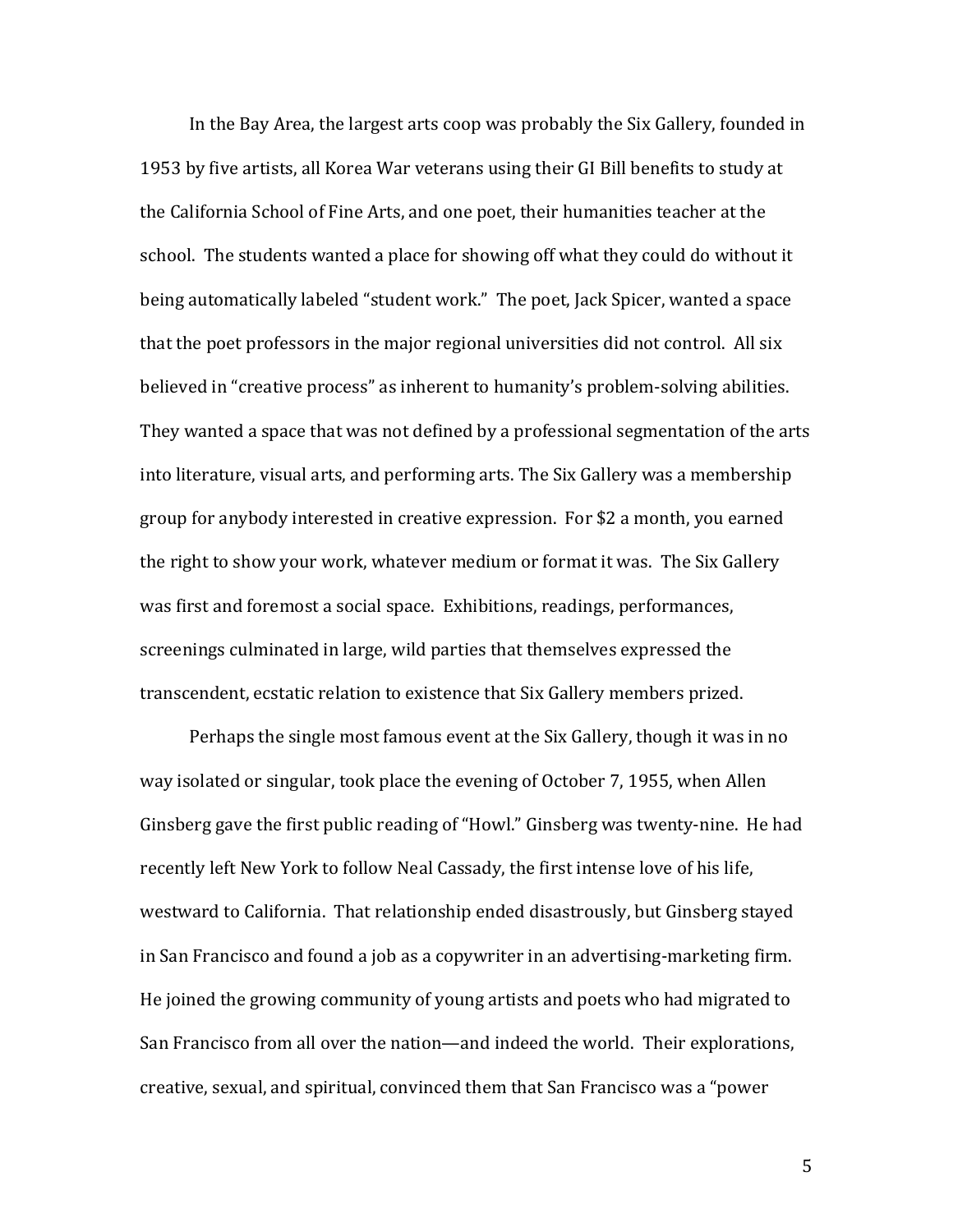place" (to use the language of the time). To breathe its air and walk its streets was to discover what was needed for "liberation."

The reading at the Six was Ginsberg's coming out, as a poet, as a queer, as a new type of revolutionary. He was one of six poets who read that evening, six angels as Ginsberg's flyer proclaimed, to an audience of about 150 people. The six poets together articulated a set of interests and perspectives that came to define the post-World War II-era counterculture. Philip Lamantia was the only poet on the program who had been published. The work he read came out of his interest in the use of drugs, peyote and heroin in particular, to create a new consciousness by uncovering parts of the mind that society actively suppressed. Michael McClure, recently arrived from Kansas, at twenty-three was the youngest reader on the program. His two poems expressed the young poet's developing biological mysticism. One work, "For the Death of 100 Whales," responded with rage to a recent news report that U.S. soldiers stationed in Alaska had slaughtered a pod of whales just for the fun of it. Although the poem started out as protest, it ended with an austere religious vision of a spiritual force linking humanity to all other life. Even if U.S. society desecrated everything genuinely divine, McClure asserted that the force of what he called the "undersoul" was ever present in flesh, in plant life, in mountains surrounding San Francisco, ready to replenish the spirits of whoever turned to wilderness.

Philip Whalen, at thirty-two the oldest person on the program and a leader in San Francisco's small Buddhist community, read "Plus ça change," a stark, if humorous set of punning images playing on the varied connotations of the word "brooding." His contribution to the then-trendy theme of *ennui* stressed how fear of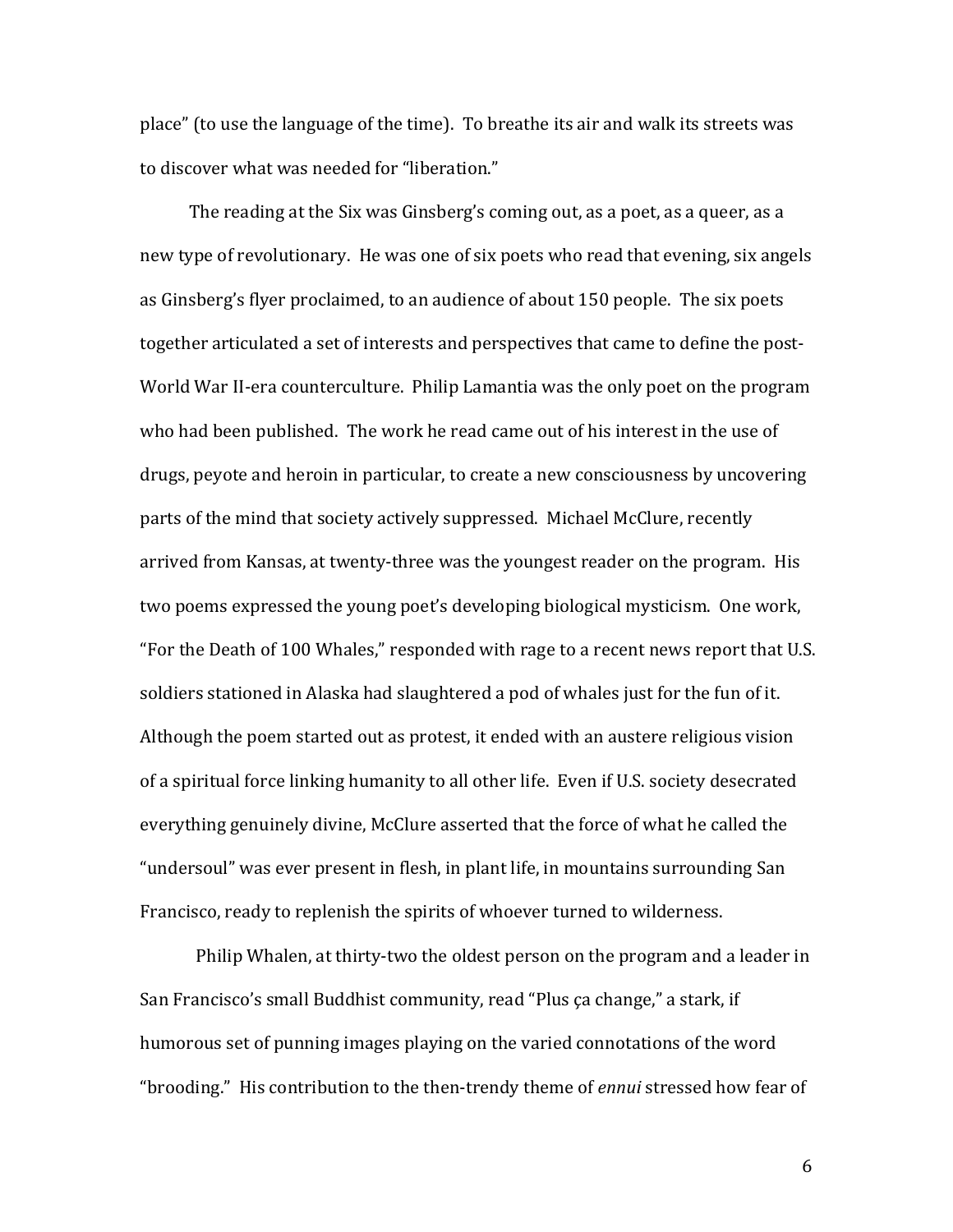communication, whether verbal or physical, effectively isolated Americans from each other and trapped each person in the prison of his or her unfulfilled longings. Gary Snyder, about to head off to Kyoto, Japan, to begin an apprenticeship at the Daitokuji monastery, concluded the evening with "The Berry Feast," a group of poems evoking the Native American mythic figure of Coyote, the archetypal trickster whose deceptions suddenly reveal hidden cosmic truths: a sardonic role model for young contemporary poets whose messages of a divine order immanent in all things fell on deaf ears. Given the indifference they faced, poets would have to trick Americans into paying attention.

The emotional highlight of the evening was Allen Ginsberg's reading of the first section of "Howl." Never having read in public before, Ginsberg was nervous, but as his litany of images cataloguing the bleak state of contemporary life in the U.S. marched forward, his voice grew stronger and more confident. He began with the soon-to-be-famous indictment that he had seen "the best minds of my generation" driven mad and left to face the world "starving hysterical naked." The phrase referred specifically to Carl Solomon, a young intellectual in New York whom Ginsberg had met when they were both confined to a psychiatric hospital. More generally "the best minds" belonged to any young man that Ginsberg knew and loved. A quick succession of cinematic images catalogues events in his own life and in those of his closest friends that revealed the dangerous hypocrisy of modern American life. The insistent drumbeat of the word "who" is repeated sixty-one times, initiating precise but often puzzling images such as "who walked all night with their shoes full of blood on the snowbank docks waiting for a door in the East River to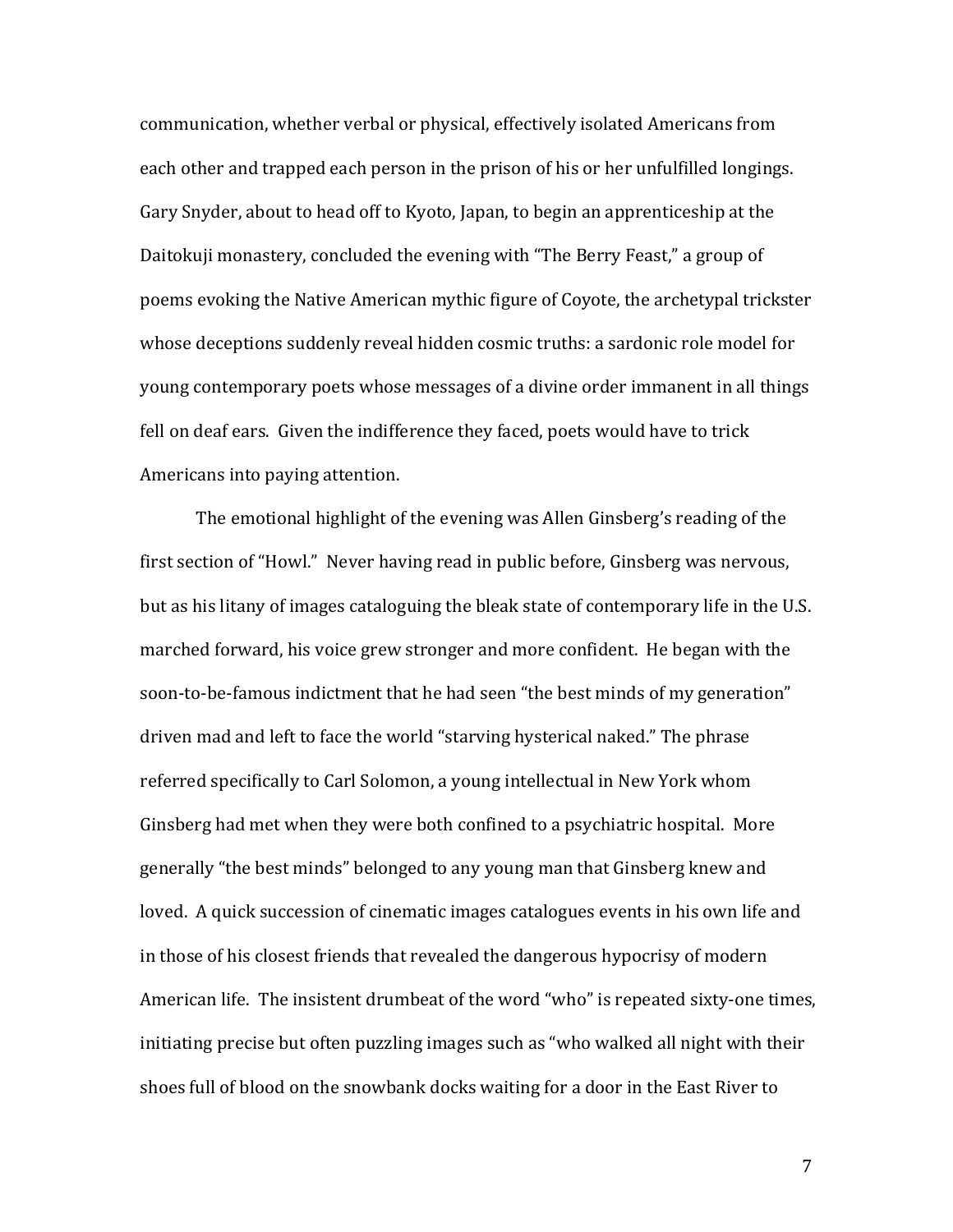open to a room full of steamheat and opium." The narrative spine of the poem protests the cruel medical treatments that doctors devised to destroy Solomon's individuality, but the poem speaks broadly and generally of drug addiction, of poverty and self-degradation, of turning to prostitution or crime, of traveling randomly across the United States and Mexico, of boring jobs, of the anxieties that life in a militarized, death-oriented nation induces. Ginsberg spoke in direct language of sex, a source of sorrow and frustration, but also a path to redemption given that it revealed the powerful force of the divine within each person.

Ginsberg's themes, as well as his critique of U.S. society, were consistent in content and spirit to the work that Whalen, McClure, and Snyder presented, but Ginsberg did not balance his rage with images of a transcendent cosmological reality nor with clever language games. All that came later in subsequent work. The first section of "Howl" presents the author's personal descent into the inferno of contemporary America, and he used clear, direct language to describe and diagnose the catastrophe. Ginsberg used everyday words like *cocksucker, fuck,* and *asshole*, all ultra-taboo at the time and therefore exhilarating for the audience to hear in a public situation used to describe real-life problems that they all could identify with, even those who weren't gay men.

Ginsberg not only confessed but celebrated his desires. To be free, Ginsberg had to celebrate everything that made him different from the American norm. Yes, he was Jewish; yes, he was a socialist; yes, he was a poet. He was also a queer who desired the caresses of other men, and that was what most made him a threat, as he saw it. He embraced all his identities, but youth and sex expressed most clearly the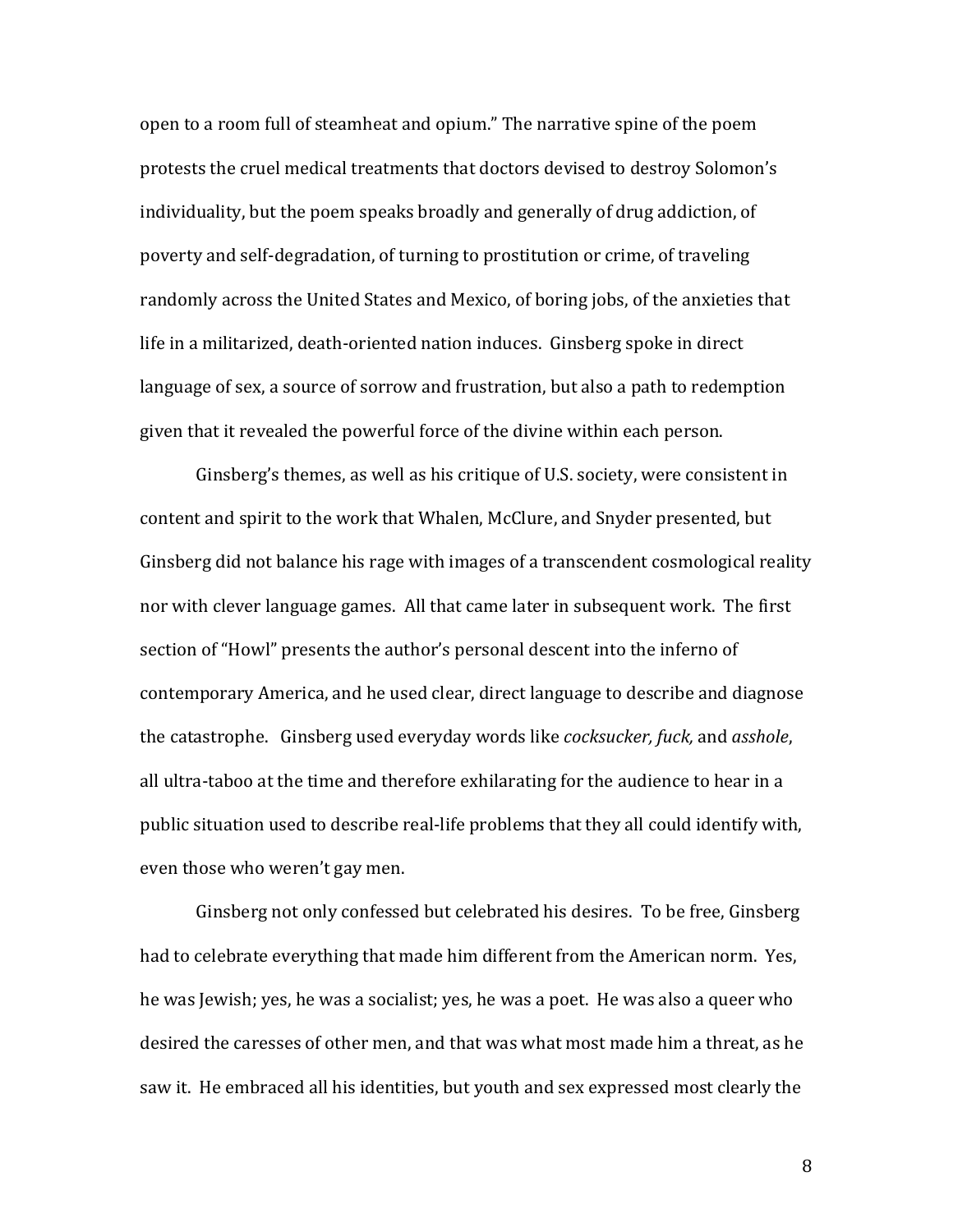divine force within every person, the only force powerful enough to confront social convention. His acceptance of same-sex desire as an ordinary, positive part of life made the work appear powerfully frank and particularly suspect to defenders of public morality when the poem finally reached a broader public.

[At the end of the first section, the poet stands naked, as Ginsberg did literally a few months later when reading the poem to a group gathered in Los Angeles, Ginsberg stripped off every last stitch of his clothing by the time he finished. At the Six Gallery, the audience called out to him as they might to jazz musicians who had started with a simple tune but quickly leaped into sonic explorations granting the chaotic inner movements of the soul a temporary, fragile, but excruciatingly beautiful form. The pure passion that soared from his body was as hard-edged as a solo by Charles Parker, and, in a poem that described the cry of a jazz saxophone as an angelic voice emerging from America's desire for love, it was meant to be.]



#### *FRAME 3*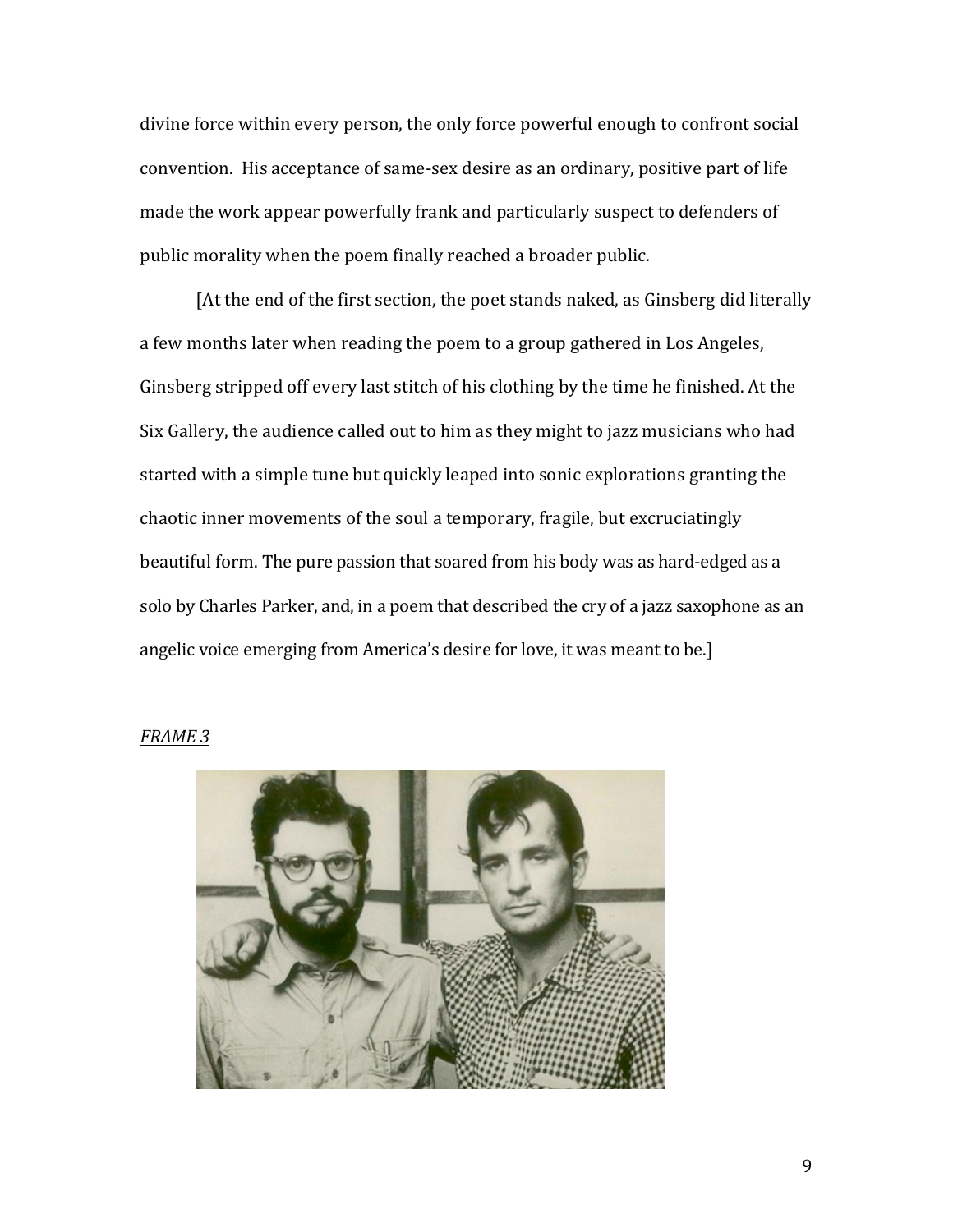#### Allen Ginsberg and Jack Kerouac in San Francisco, 1954

Word of mouth about the reading spread quickly. The poets gathered again perhaps a half dozen times in different locations around the Bay Area to repeat the program. Lawrence Ferlinghetti contracted with Ginsberg to publish a first book starting off with "Howl" followed by ten shorter poems. A decision in 1957 by U.S. Customs agents to confiscate and destroy a set of the books printed in England drew national attention to Ginsberg's work. Ferlinghetti reprinted the book in the United States and put them on sale. The San Francisco district attorney then filed criminal charges against Ferlinghetti and City Lights bookstore sales clerk Shigeyoshi Murao for selling obscene materials. For the prosecutor any poem that used words like "cocksucker" or alluded to anal intercourse could not possibly contain ideas worthy of attention. A slew of expert witnesses on modern poetry disagreed, and so did the judge, who ruled that "Howl" was an honest expression of personal vision protected by the First Amendment.

The publicity surrounding the "Howl" case helped convince a major New York publisher to issue Jack Kerouac's novel *On the Road*, on the market without a buyer for the previous six years. Kerouac was the best known of the beat authors, in part because he produced a new novel almost every year. In *The Dharma Bums*, published in 1958 and written quickly at the publisher's insistence to capitalize on the commercial success of *On the Road*, Kerouac wrote what has long been the best-known account of the Six Gallery reading—but while acknowledging the power of Ginsberg's breakthrough, Kerouac celebrated Gary Snyder's reading as the emotional heart of the evening. Kerouac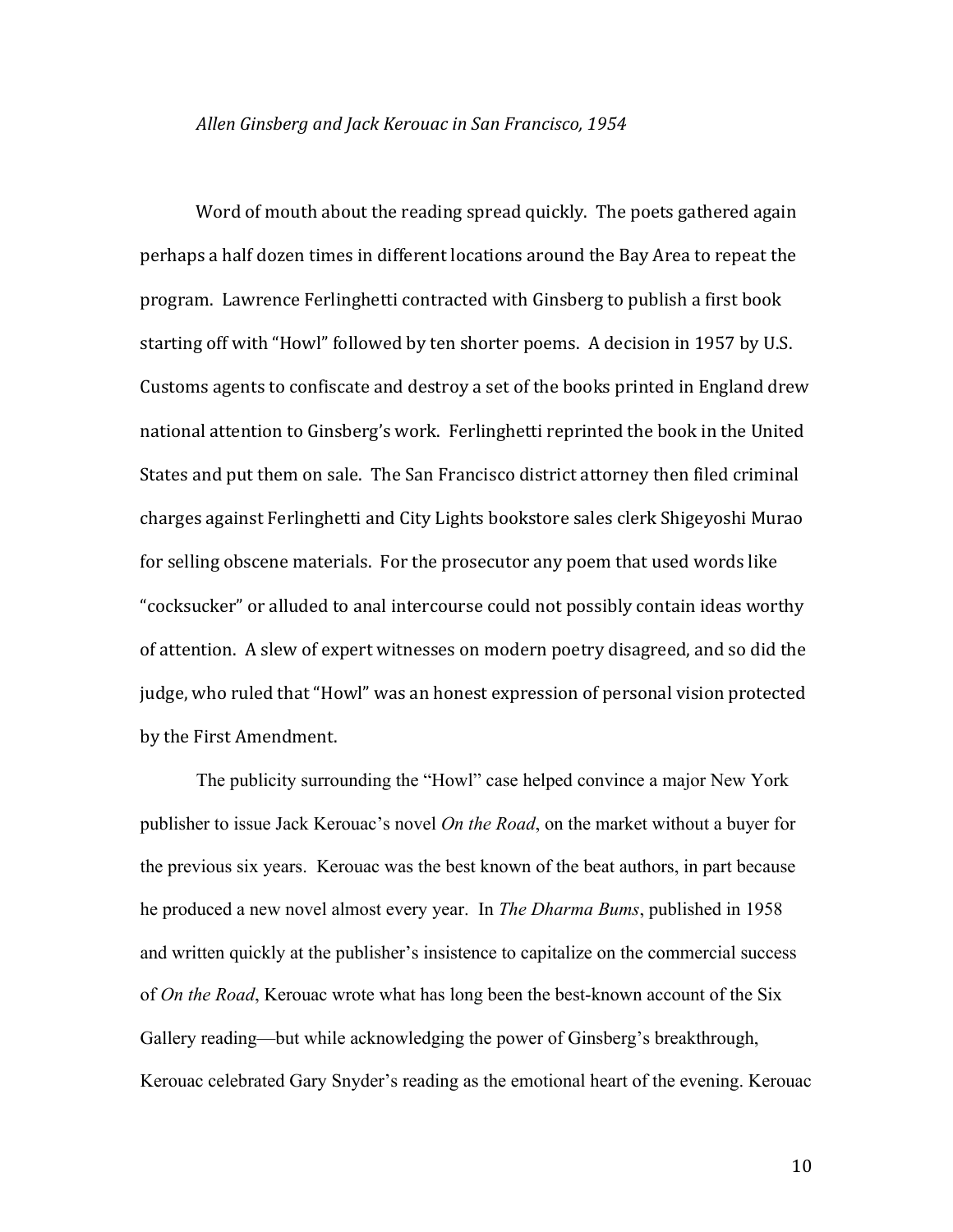presented Snyder's more dispassionate rejection of Western rationalism as more genuinely radical than Ginsberg's path of confessional redemption. In truth Snyder appealed to Kerouac as a manly, heterosexual, old-stock American from the Pacific Northwest who fit the Jeffersonian archetype of the self-sufficient, self-governing citizen. *The Dharma Bums* served as a manual of how to be "countercultural": there are lessons on forming communes, eating new foods like wheat germ, growing a beard and letting your hair go long, and most especially lessons in reproducing patriarchal relations. This is a revolution, if we follow the novel, where women are securely "dependents" once again, but spiritually satisfied because, satisfied with the power of "feminine magicals," the desires for worldly wealth or their own public careers no longer possess them.

#### *FRAME 4*

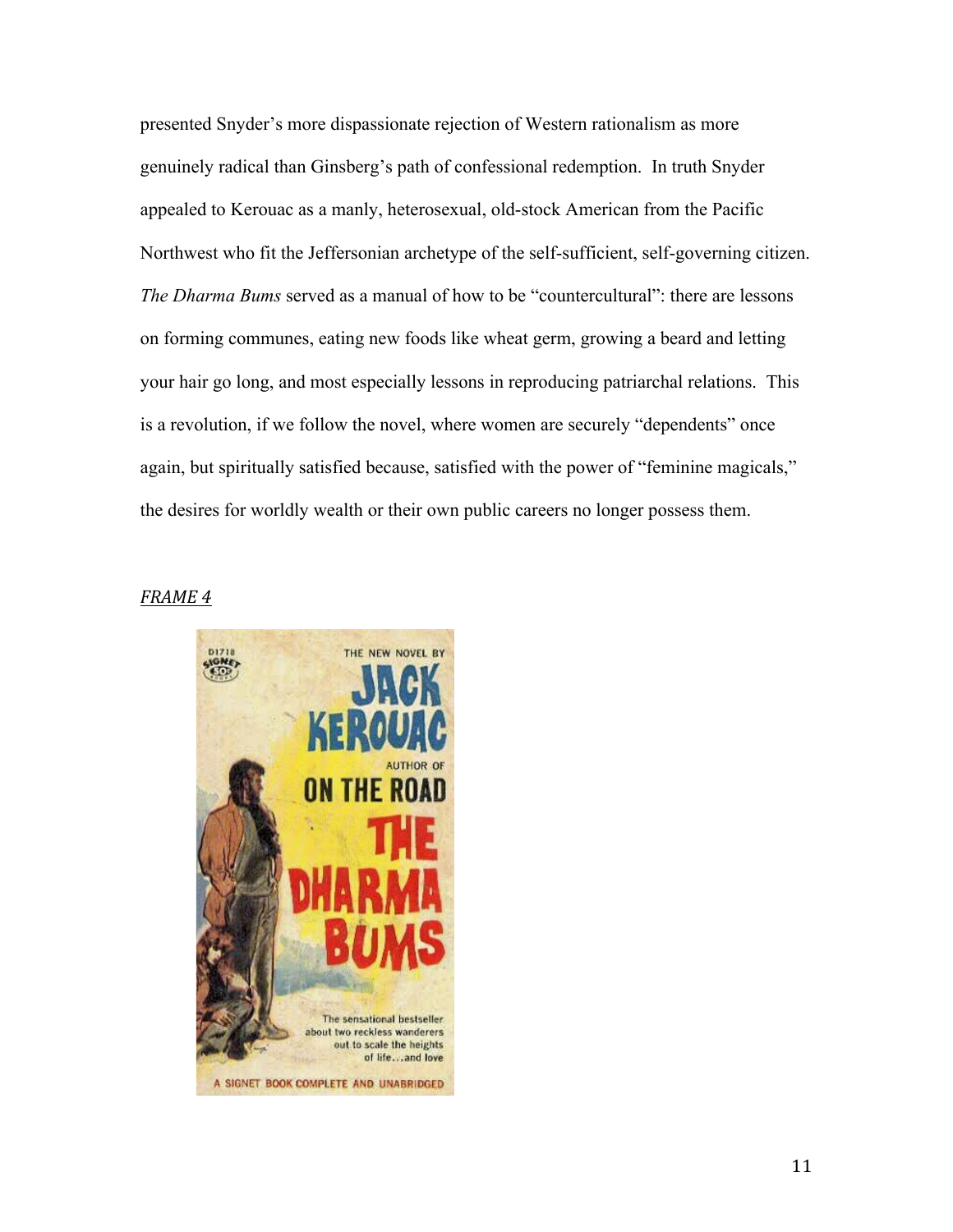In the mass media, stereotyped images of beats indulging their passions regardless of what others might think provided yet another opportunity to discuss whether American institutions promoted or stifled individual creativity, whether consumer society undermined personal responsibility, whether modern bureaucracy had created a mass culture that punished anyone who strayed too far from the opinions of friends, neighbors, and employers. Ginsberg's complaints in "Howl" (or Kerouac's caricatures in *The Dharma Bums*) complemented the opinions of sociologists, psychologists, historians, novelists, and journalists. When the City Lights edition of *Howl* hit bookstores, it joined a broad range of books successful because they strongly criticized American society for repressing individual creativity. Efforts by the customs inspector and the district attorney to ban Ginsberg's book confirmed the power of conformity and its deadening influence over the nation. The discipline that had made the United States an industrial and military power stifled personal growth.

[Discussions of conformity and individualism in the mass media typically avoided the most tangible political issues of the decade: the loyalty oaths required of educators during the McCarthy purges, the resurgent movement for civil rights fought in both the courts and in the streets of southern cities, debates over the militarization of U.S. society during the cold war and the threat of atomic warfare, the persistent high levels of poverty in the world's wealthiest country. The problems facing the nation were defined as existential rather than political. Criticizing the United States for being *overreliant* on technology, for being *overly* influenced by market values assumed that the citizens of the wealthiest nation in the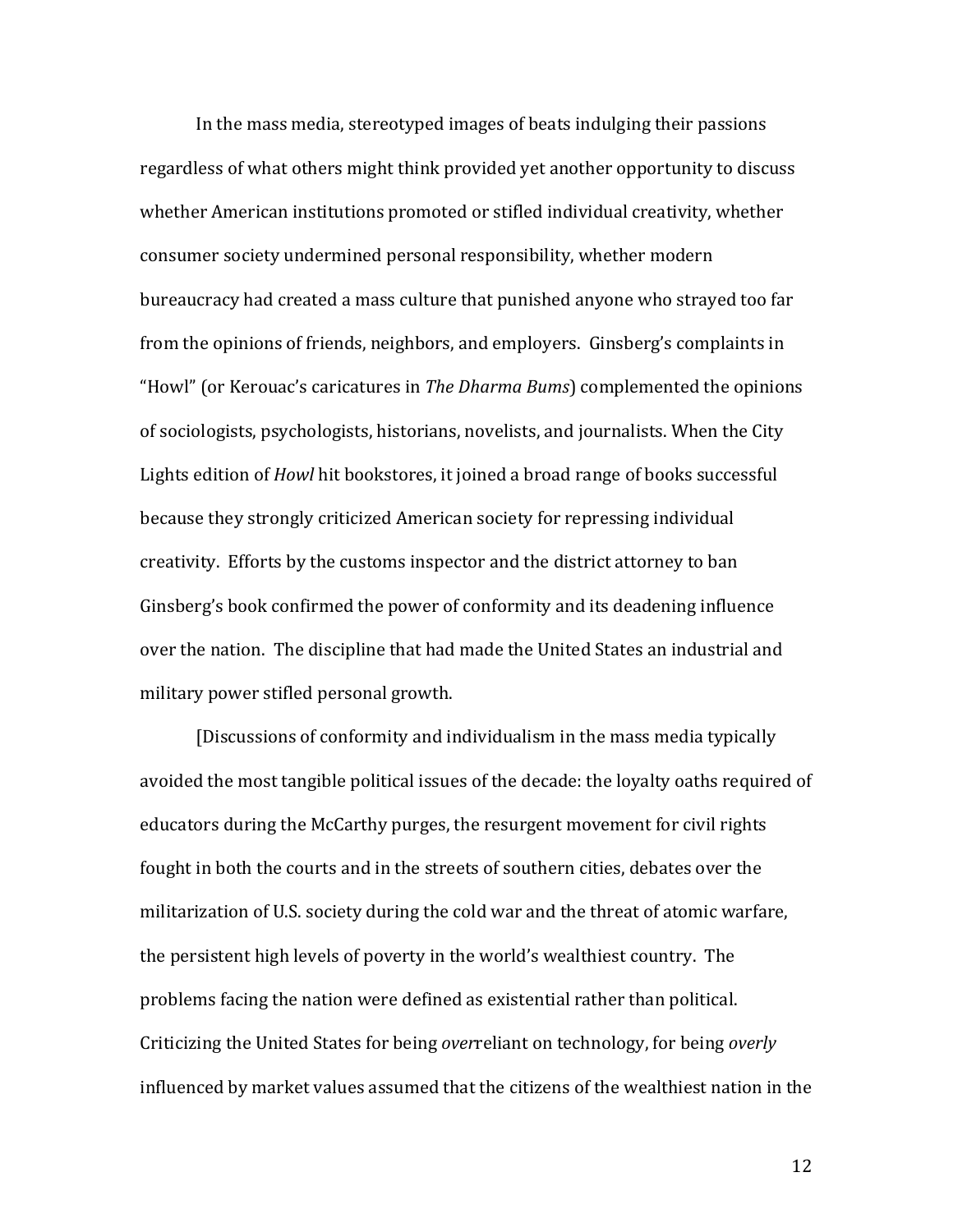world ought also to be the happiest, the most spiritually enlightened.

In 1957 when the Soviet Union put a satellite in orbit around the world, a triumph that contrasted dramatically with several spectacular U.S. failures, the media term *beatnik*, synthesizing Kerouac's "beats" with *Sputnik*, the Soviet space vehicle, suggested how much media interest in the nation's bohemian enclaves was linked to fears over U.S. decline. The beatniks were objects of derision, but they emerged as the mass media challenged readers and viewers to meet the growing Soviet threat by asserting themselves more, by pursuing personal excellence whatever that might be, and in particular by encouraging their children to think for themselves.]

#### *FRAME 5*



*Hannah Arendt, ca. 1957*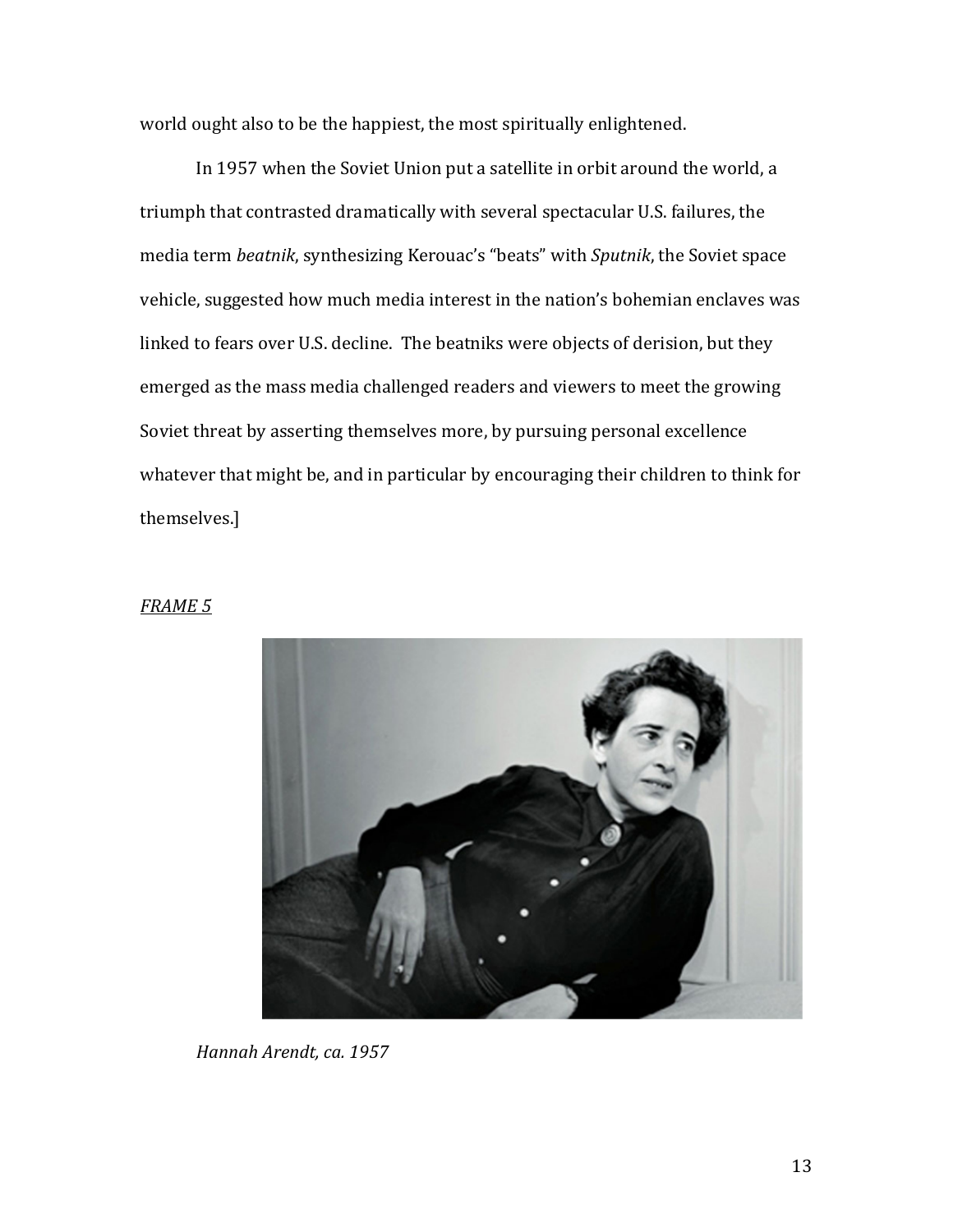I will end with the observations of the political philosopher Hannah Arendt on the growing demand coming from the mainstream media that people resist the pull of conformity. She saw evidence that two competing ideals of social organization, equally important within the history of the United States, had once again entered into conflict. As Arendt saw it, the American revolution had been political, with new institutions expanding the possibilities for white men to compete with each other for leadership. The pursuit of personal excellence that political liberation had broadened promoted rapid economic growth but generated fears that the country was in danger of losing its moral moorings. Liberal-minded Protestant divines promoted an ideal of social harmony to counter the negative effects resulting from increased individual mobility. As a result, Arendt noted, since de Tocqueville's visit to America in 1831, European observers consistently returned home puzzled over the peculiar mixture of aggressive individualism and craven conformity in American society.

The conformism that the ideal of social harmony required endured at the cost of repressing individual ambition for the majority and channeling white male aspiration into a narrower range of competitive domains. Arendt thought that mechanisms for suppression grew increasingly costly the longer the ideal prevailed. Stalinist Russia had followed the idea of social harmony to its logical extreme, creating the ideal workers state on the corpses of the millions who did not fit its design. The U.S. ideal, Arendt noted, was less systematic; it still rested on the lynching, murder, and imprisonment of individuals in subordinate groups who refused to accept their inferiority. For the majority, she thought conformism meant